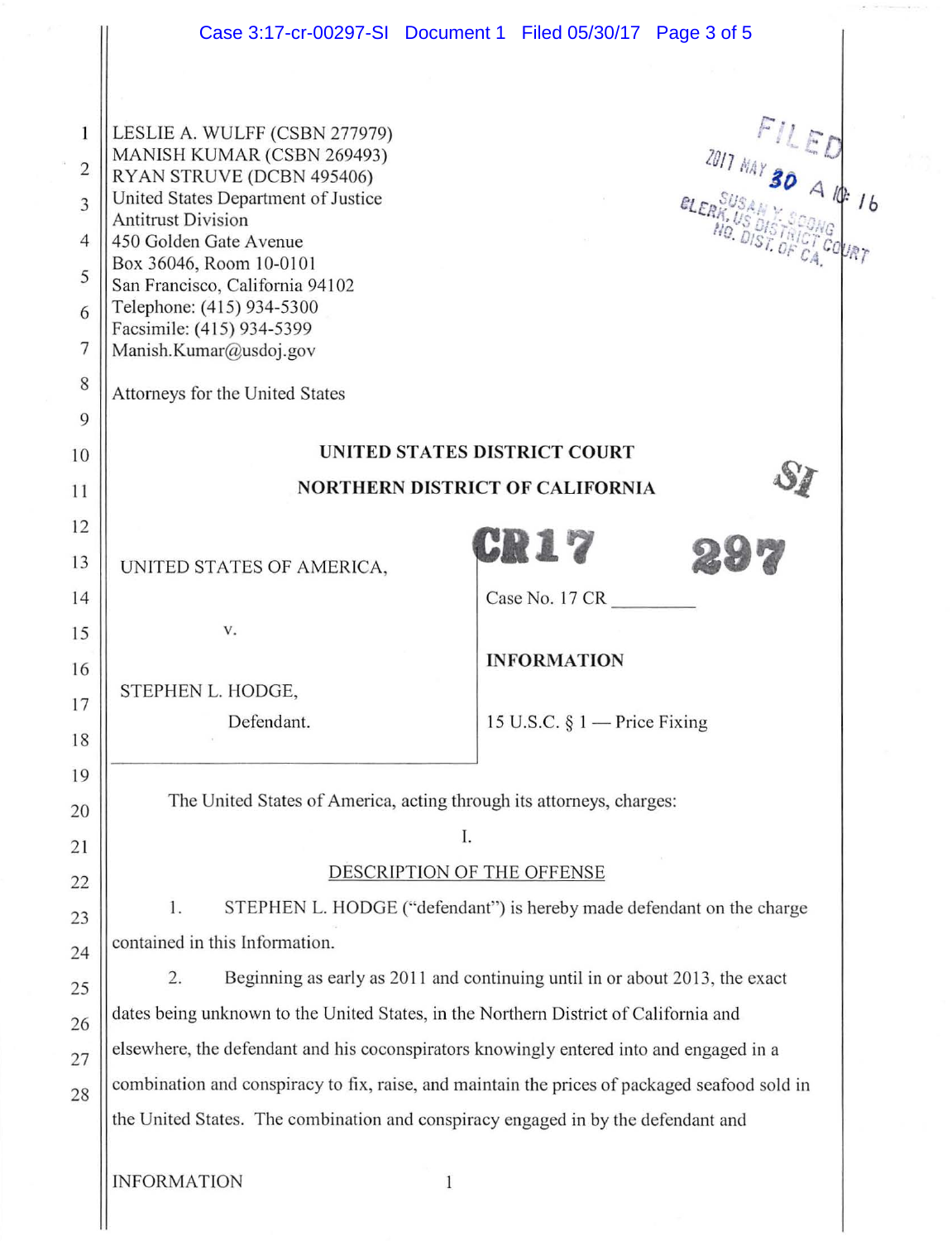1 2 coconspirators was an unreasonable restraint of interstate commerce in violation of Section 1 of the Sherman Antitrust Act (15 U.S.C. § 1).

3. The charged combination and conspiracy consisted of a continuing agreement, understanding, and concert of action among the defendant and coconspirators, the substantial terms of which were to fix, raise, and maintain prices of packaged seafood.

4. Packaged seafood includes shelf-stable tuna fish.

## II.

## DEFENDANT AND COCONSPIRATORS

5. During the time period covered by this Information, the defendant was a resident of Pennsylvania and a citizen of the United States. From at least as early as May 2010 until at least as late as December 2013, the defendant was employed by Company B as a Senior Vice President of Sales.

6. During the period covered by this Information, Company B was a producer of packaged seafood and was engaged in the sale of packaged seafood in the United States and elsewhere.

7. Various business organizations and individuals, not made defendants in this Information, participated as coconspirators in the offense charged in this. Information and performed acts and made statements in furtherance of it.

III.

## MEANS AND METHODS OF THE CONSPIRACY

8. For the purpose of forming and carrying out the charged combination and conspiracy, the defendant and his coconspirators did those things that they combined and conspired to do, including, among other things:

24 25 a. engaged in conversations and discussions and attended meetings with representatives of other major packaged-seafood-producing firms;

28 b. agreed and reached mutual understandings during these conversations, discussions, and meetings, to fix, raise, and maintain the prices of packaged seafood sold in the United States; and

3

4

5

6

7

8

9

10

11

12

13

14

15

16

17

18

19

20

21

22

23

26

27